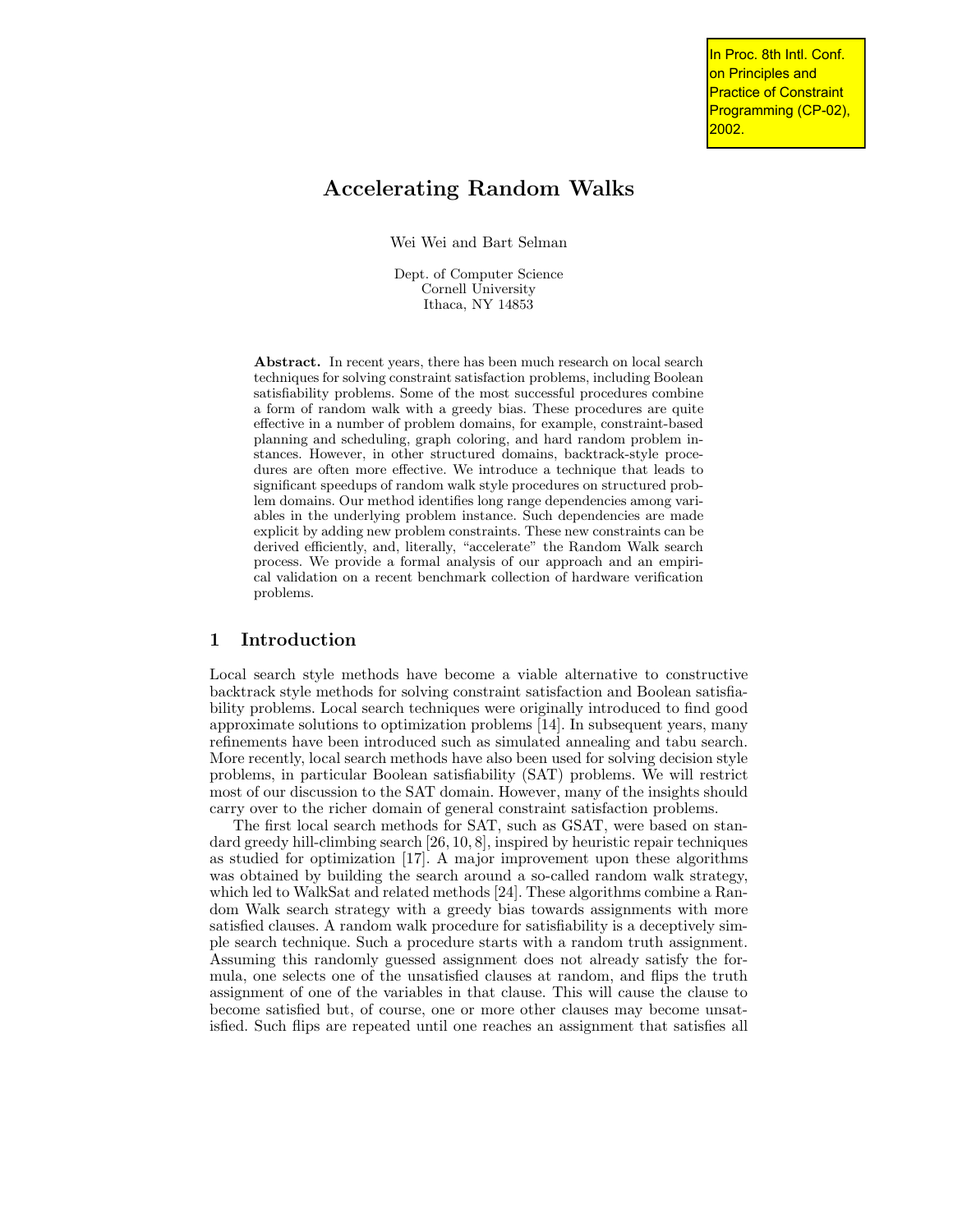clauses or until a pre-defined maximum number of flips is made. This simple strategy can be suprisingly effective. In fact, Papadimitriou [19] showed that a pure (unbiased) random walk on an arbritary satisfiable 2SAT formula will reach a satisfying assignment in  $O(N^2)$  flips (with probably going to 1). More recently, Schoening [22] showed that a series of short unbiased random walks on a 3-SAT problem will find a satisfying assignment in  $O(1.334<sup>N</sup>)$  flips (assuming such an assignment exists), much better than  $O(2^N)$  for an exhaustive check of all assignments.

In the next section, we will discuss how one can introduce a greedy bias in the Random Walk strategy for SAT, leading to the WalkSat algorithm. WalkSat has been shown to be highly effective on a range of problem domains, such as hard random k-SAT problems, logistics planning formulas, graph coloring, and circuit synthesis problems [24, 12]. However, on highly structured formulas, with many dependent variables, as arise in, for example, hardware and software verification, the WalkSat procedure is less effective. In fact, on such domains, backtrack style procedures, such as the Davis-Putnam-Logemann-Loveland (DPLL) [2, 3] procedure are currently more effective. One of the key obstacles in terms of WalkSat's performance on highly structured problems is the fact that a random walk will take at least order  $N^2$  flips to propagate dependencies among variables. On the other hand, unit-propagation, as used in DPLL methods, handles such dependencies in linear time. With thousands or ten of thousands of variables in a formula, this difference in performance puts local search style methods at a distinct practical disadvantage. Moreover, there are also chains of simple ternary clauses that require exponential time for a random walk strategy, yet can be solved in linear time using unit propagation [21].

We will consider such dependency chains in detail and provide a rigorous analysis of the behavior of a pure random walk strategy on such formulas. This analysis suggest a mechanism for dealing more effectively with long range dependencies. In particular, we will show how by introducing certain implied clauses, capturing the long range dependencies, one can significantly "accelerate" random walks on such formulas. We show how the implied clauses can often reduce quadratic convergence time down to near linear, and, in other cases, reduce exponential time convergence of the random walk to polytime convergence. Moreover, the implied clauses can be derived efficiently.

The speedups obtained on the chain-like formulas are encouraging but leave open the question of whether such an approach would also work on practical instances. We therefore validated our approach on a range of highly structured test problems from hardware verification applications [28, 29]. Our experiments show that after adding certain implied dependencies, WalkSat's overall performance improves significantly, even when taking into account the time for computing the dependencies. This work provides at least a partial response to the challenge in [25] on how to improve local search methods to deal with dependent variables in highly structured SAT problems.

We would also like to stress the benefit from the particular methodology followed in this work. By first analyzing special classes of formulas, which bring out "extreme" behavior of the random walk process, we obtain valuable insights to remedy this behavior. These insights are subsequently used to improve performance on more general formulas. Given the intractability of directly analyzing local search behavior on general classes of formulas, we believe the use of special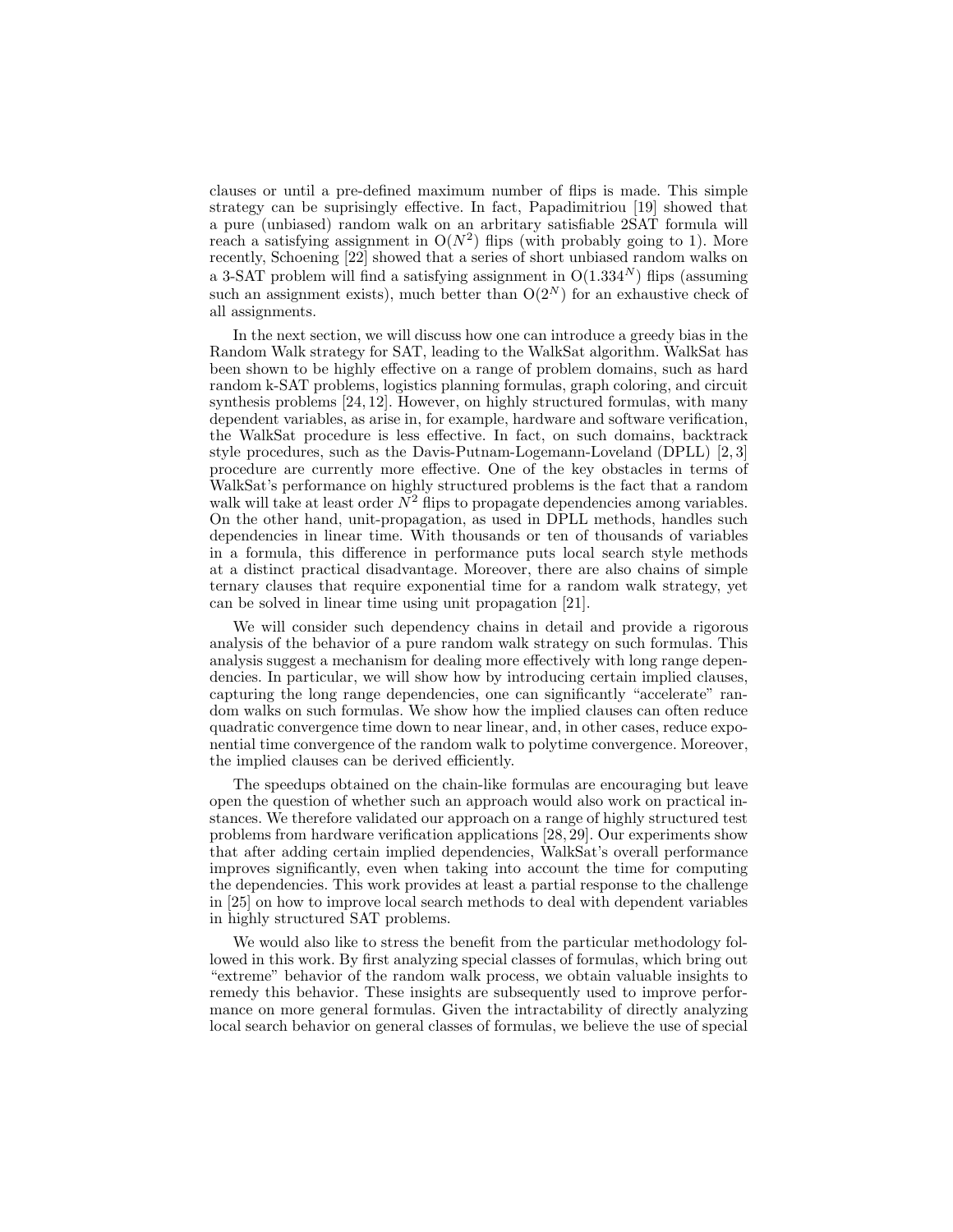

**Fig. 1.** A Random Walk.

restricted classes is highly beneficial. There are no doubt many other forms of problem structure that could be studied this way.

The paper is structured as follows. In section 2, we first review Random Walk strategies — biased and unbiased — for SAT. In section 3, we give results on special classes of chain formulas and provide a formal analysis. In section 4, we give an empirical evaluation of our approach. Section 5 contains conclusions and future directions.

## **2 Random Walk Strategies for SAT**

To gain some further insight into the behavior of random walk strategies for SAT, let us briefly consider the very elegant argument introduced by Papadimitriou showing polytime behavior on 2SAT. Consider a satisfiable 2SAT formula F on N variables. Let  $T$  denote a satisfying assignment of  $F$ . The random walk procedure starts with a random truth assignment,  $T'$ . On average, this truth assignment will differ from  $T$  on the assignment of  $N/2$  letters. Now, consider an unsatisfied clause in F (if no such clause exists, then  $T'$  is a satisfying assignment). Without loss of generality, we assume that the unsatisfied clause is of the form  $(a \vee \neg b)$ . Since this clause is unsatisfied,  $T'$  must assign both literals in the clause to False (which means that  $a$  is assigned False and  $b$  True). Also, the satisfying assignment T is such that at least one of the literals in the clause is assigned to True. Now, randomly select a variable in the clause and flip its truth value in  $T'$ . Since we have only two variables in the clause, we have at least a  $50\%$  chance of selecting the variable corresponding to the literal set to True in  $T$ . (Note that if  $T$  satisfied exactly one literal in the clause, we will select that literal with 0.5 probability. If T satisfies both literals, we select the "right" literal with probability 1.0.) It follows that with at least 50% chance, the Hamming distance of our new truth assignment to  $T$  will be reduced by 1, and with at most 50% chance, we will have picked the wrong variable and will have increased the Hamming distance to the satisfying assignment. Papadimitriou now appeals to a basic result in the theory of random walks. Consider a one dimensional "random walker" which starts at a given location and takes L steps, where each step is either one unit to the left or one unit to the right, each with probability 0.5 (also called a "drunkards walk"). It can be shown that after  $L^2$  steps, such a walker will on average travel a distance of L units from its starting point. Given that the random walk starts a distance  $N/2$  from the satisfying truth assignment T, after order  $N^2$  steps, the walk will hit a satisfying assignment, with probability going to one. Note that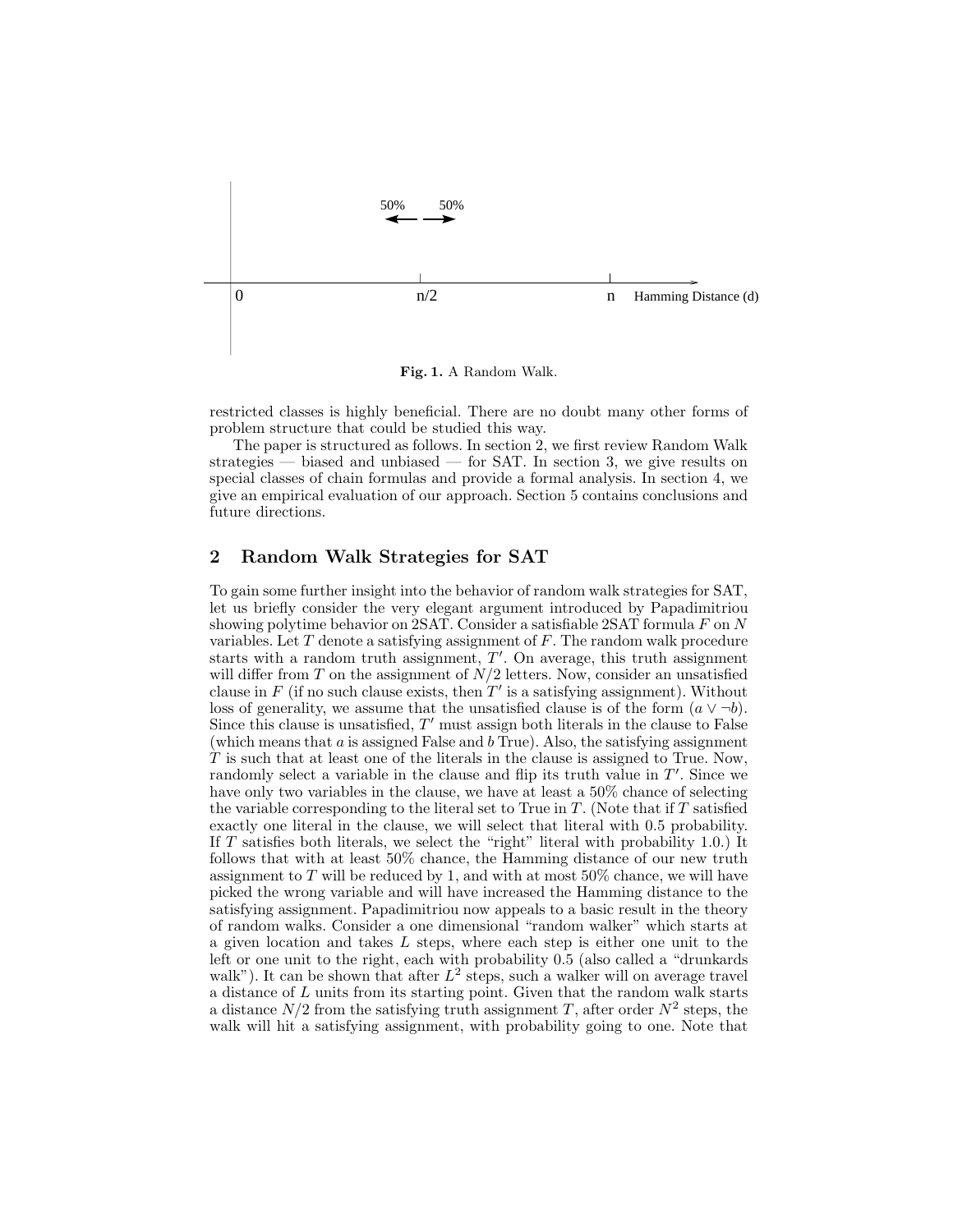although the walk may at first wander away from the satisfying assignment, it will "bounce off" the reflecting barrier at distance N. Also, our analysis is worst-case, *i.e.,* it holds for *any* satisfiable 2SAT formula.

#### **Procedure RW**

#### **repeat**

 $c:=$  an unsatisfied clause chosen at random

 $x:=$  a variable in c chosen at random

flip the value of  $x$ ;

**until** a satisfying assignment is found.

#### **Procedure RWF**

#### **repeat**

 $c=$  an unsatisfied clause chosen at random **if** there exists a variable x in c with break value  $= 0$ flip the value of  $x$  (freebie move) **else**  $x:=$  a variable in c chosen at random from c; flip the value of  $x$ 

**until** a satisfying assignment is found.

#### **Procedure WalkSat**

**repeat**

 $=$  an unsatisfied clause chosen at random **if** there exists a variable x in c with break value  $= 0$ flip the value of  $x$  (freebie move) **else with probability p**  $x:=$  a variable in c chosen at random; flip the value of  $x$ **with probability (1-p)**  $x:=$  a variable in c with smallest break value flip the value of  $x$ **until** a satisfying assignment is found.

**Fig. 2.** The main loop of the Random Walk (RW), Random Walk with freebie (RWF), and WalkSat procedures.

It is instructive to consider what happens on a 3SAT formula, *i.e.*, a conjunctive normal form formula with 3 literals per clauses. In this case, when flipping a variable selected at random from an unsatisfied clause, we may only have 1/3 chance of fixing the "correct" variable (assuming our satisfying assignment satisfies exactly one literal in each clause). This leads to a random walk heavily biased away from the solution under consideration. The theory of random walks tells us that reaching the satisfying assignment under such a bias would take an exponential number of flips. And, in fact, in practice we indeed see that a pure random walk on a hard random 3SAT formula performs very poorly.

However, we can try to counter this "negative" bias by considering the gradient in the overall objective function we are trying to minimimize. The idea is that the gradient may provide the random walk with some additional information "pointing" towards the solution, and thus towards the right variable to flip. In SAT, we want to minimize is the number of unsatisfied clauses. So, in selecting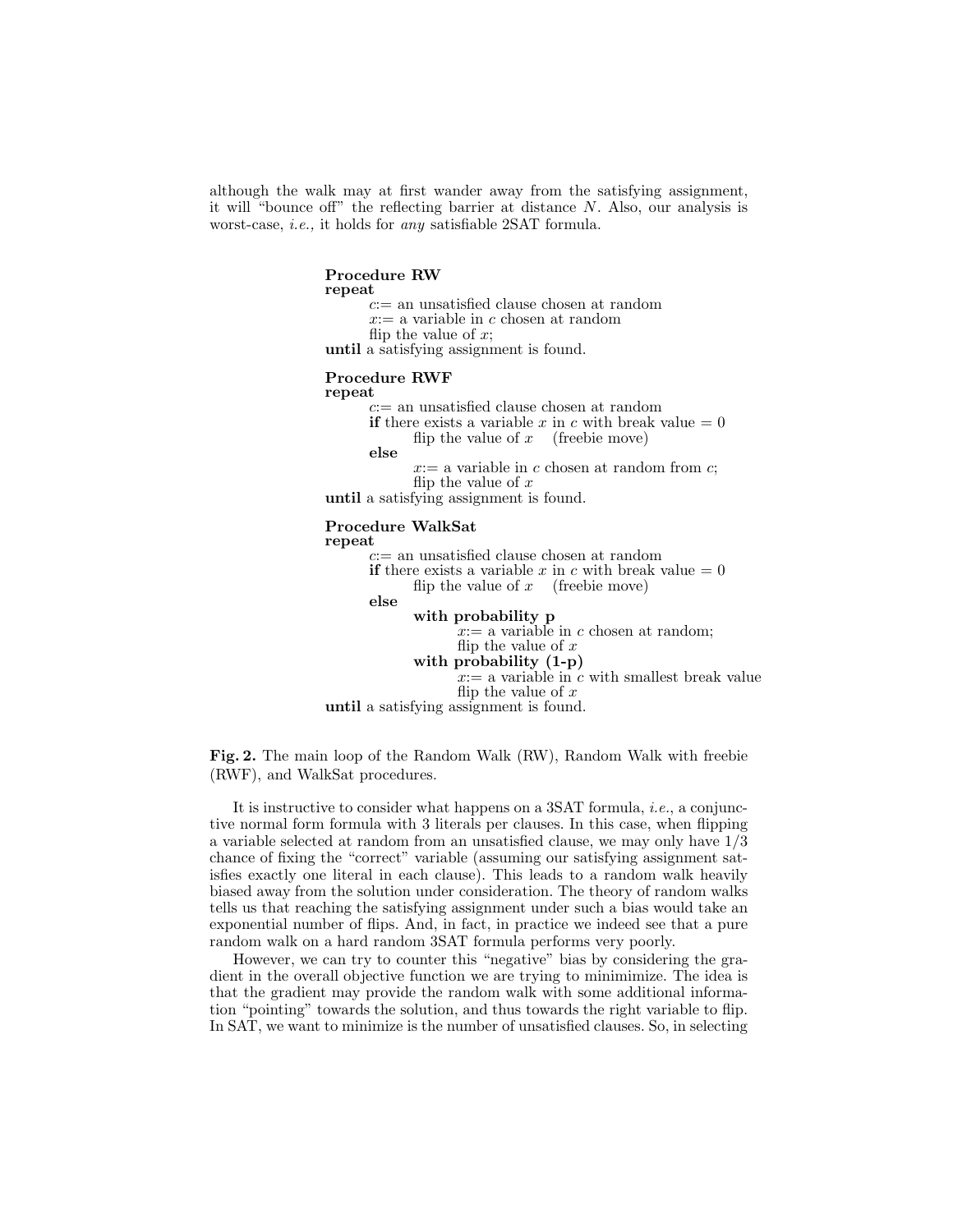the variable to flip in an unsatisfied clause, we can bias our selection towards a variable that leads to the greatest decrease in the overall number of unsatisfied clauses. Introducing a bias of this form leads us to the WalkSat algorithm and its variants [24, 15].

For reasons of efficiency, WalkSat uses a bias defined by the so-called "break value" of a variable. Given a formula and a truth assignment  $T$ , the break value of a variable,  $x$ , is defined by the number of clauses that are satisfied by  $T$ but become unsatisfied (are "broken") when the truth value of  $x$  is changed. In practice, this bias is a good measure of the overall change in number of unsatisfied clauses when  $x$  is "flipped".

WalkSat boosts its search by interleaving purely random walk moves and greedily biased moves. The number of random walk moves is controlled by a parameter  $p$ . That is, with probability  $p$ , we select a random variable from the chosen unsatisfied clause, and with probability  $1 - p$ , we select a variable in the clause with the minimal break value (ties are broken randomly). In practice, one can often identify a (near) optimal value for  $p$  for a given class of formulas. (For example,  $p = 0.55$  for hard random 3SAT formulas, and  $p = 0.3$  for planning problems.)

As a final refinement, WalkSat incorporates one other important feature to speed up its search: when there is a variable in the randomly selected unsatisfied clauses with break value zero, that variable is flipped immediately. Note that such a flip will increase the total number of satisfied clauses by at least one. These flips are called "freebies".

In order to study the introduction of a greedy bias in its minimal form, we will also consider a Random Walk with just "freebie" moves added. This is equivalent to running WalkSat with noise parameter  $p = 1.0$ . Figure 2 gives the main loop of the Random Walk (RW) procedure, the Random Walk with freebie (RWF) procedure, and the WalkSat procedure.1

#### **3 Chain Formulas and Theoretical Underpinning**

In order to obtain a good understanding of the behavior of pure Random Walk and biased Random Walk strategies on SAT instances, we now consider several families of formulas which demonstrate extreme properties of random walk style algorithms. We elucidate these properties by introducing long chains of dependencies between variables. We consider 2SAT and 3SAT problems. Our 3SAT formulas are motivated by formulas introduced by Prestwich [21].

#### **3.1 Binary Chains**

In the previous section, we derived a quadratic upperbound for the number of flips for solving a 2SAT problem using a unbiased Random Walk strategy. In practice, on for example, randomly generated 2SAT problems, Random Walk may take far fewer than  $N^2$  flips. How would one construct a 2CNF formula that exhibits the worst case quadratic behavior? To obtain such a formula we need to create a truly unbiased random walk. (A truly unbiased random walk takes  $\Theta(N^2)$  flips to travel a distance N.) As we argued above, when flipping a

<sup>&</sup>lt;sup>1</sup> The WalkSat program [35] performs RW when option -random is selected. When selecting option -noise 100 100 (*i.e.*,  $p = 1.0$ ), we obtain RWF.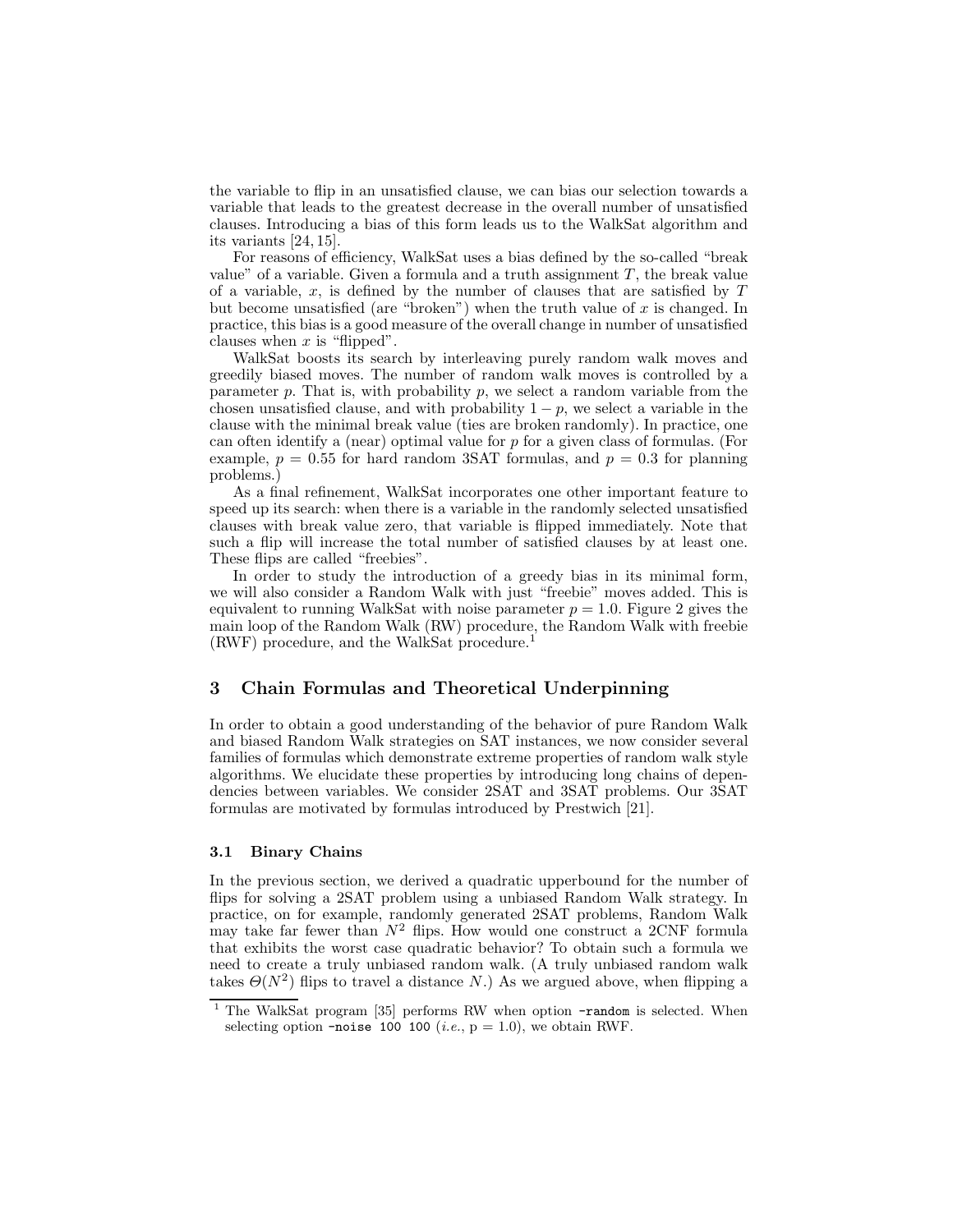

Fig. 3. The left panel shows a graph of a binary chain formula,  $F_{2chain}$  on n variables. The right panel shows the formula after adding a number of random implied clauses.

random variable in a binary clause, we have at least 50% chance of "fixing" the correct variable (on a path to a satisfying assignment). We need to ensure that we have exactly 50% chance of selecting the right variable to flip. We do this by constructing a formula such that a satisfying assignment of the formula satisfies exactly one literal (a variable or its negation) in each clause.

This can be achieved by considering the following  $2CNF$  formula,  $F_{2chain}$ , consisting of a chain of logical implications:  $(x_1 \rightarrow x_2) \land (x_2 \rightarrow x_3) \land \dots$  $\wedge (x_N \rightarrow x_1)$ . See Figure 3, left panel. This formula has two assignments, namely the all True assignment and the all False assignment. Each clause is of the form <sup>¬</sup>x*<sup>i</sup>* <sup>∨</sup>x*<sup>i</sup>*+1). So, each of the two satisfying assignment satisfies exactly one literal in each clause. We therefore obtain a truly unbiased random walk, and we obtain the following result.

**Theorem 1.** *The RW procedure takes*  $\Theta(N^2)$  *to find a satisfying assignment of*  $F_{2chain}$ .

In contrast, DPLL's unit propagation mechanism finds an assignment for <sup>F</sup>2*chain* in linear time. Moreover, our experiments show that adding a greedy bias to our random walk does not not help in this case: both the RWF and the WalkSat procedure take  $\Theta(N^2)$  flips to reach a satisfying assignment on these formulas.<sup>2</sup>

#### **3.2 Speeding Up Random Walks on Binary Chains**

Given the difference in performance between DPLL and random walk style algorithms on the 2SAT chain formulas, the question becomes whether we can somehow speed-up the random walk process on such formulas to perform closer to DPLL.

Intuitively, the random walk process needs to line up the truth values along the chain, but can only do so by literally "wandering" back and forth based on

In this paper, we derive rigorous results for the unbiased random walk procedure. Our results for biased random walk strategies are empirical. The reason for this is that the tools for a rigorous analysis of greedy local search methods are generally too weak to obtain meaningful upper- and lower-bounds on run time, as is apparent from the relative paucity of rigorous run time results for methods such as simulated annealing and tabu search (expect for general convergence results).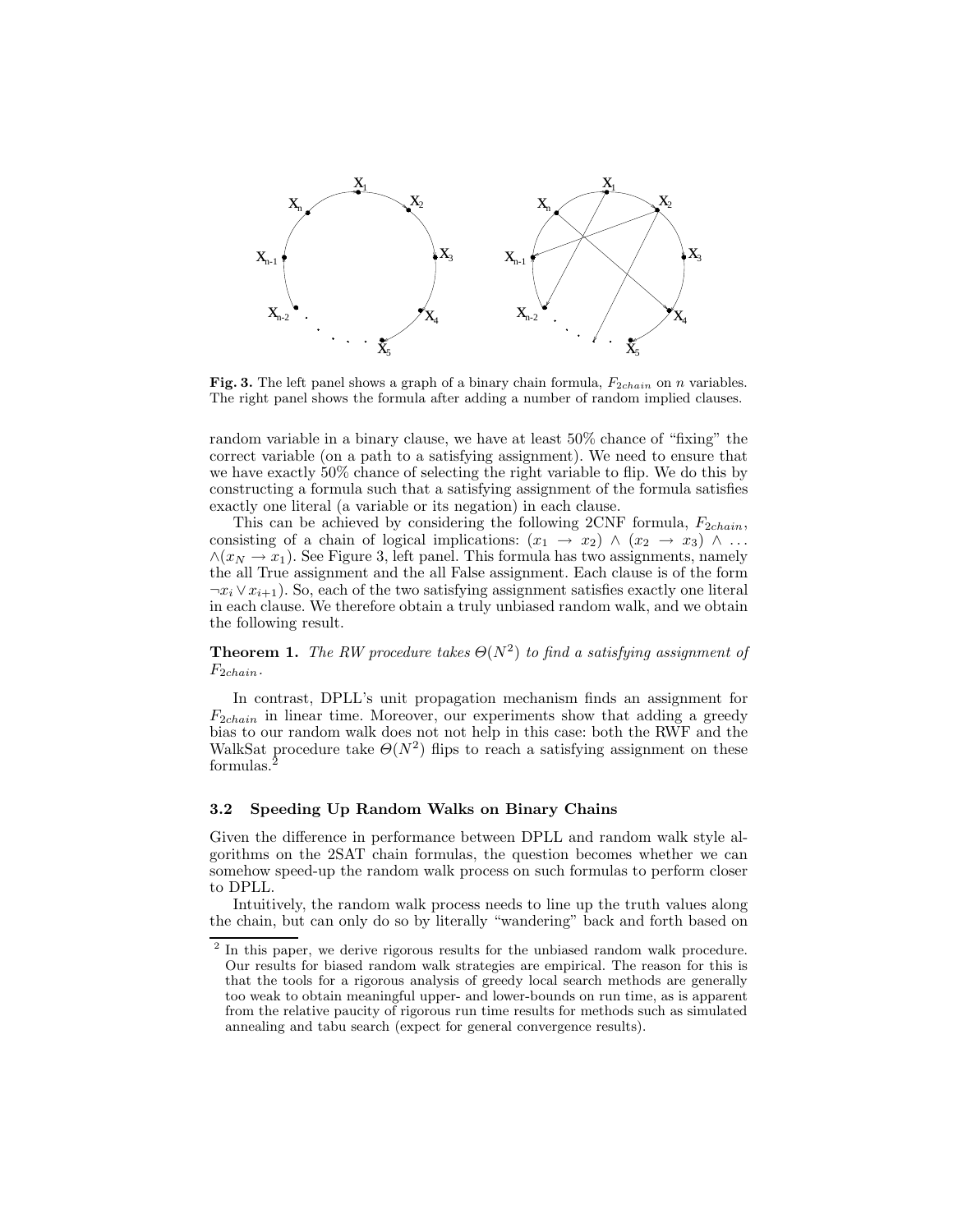local inconsistencies detected in the chain. One possible remedy is to add clauses that capture longer range dependencies between variables more directly.

We therefore consider adding clauses of the form  $x_i \rightarrow x_j$ , with i and  $j \in \{1, 2, \dots, n\}$ , chosen uniformly at random. A binary chain with redundancy  $(BCR)$  formula is composed of all clauses from binary chain  $F_{2chain}$  and a fraction of the redundant clauses, generated independently at random. Since any redundant clause is implied by the binary chain, it follows that any BCR formula is equivalent to the chain itself. We define the redundancy rate of a BCR formula as the number of redundant clauses divided by the length of its base binary chain. The right hand side panel of Figure 3 shows a binary chain formula with added random redundancies.<sup>3</sup>

Perhaps somewhat suprisingly, the implied "long-range" clauses do not make any difference for the performance of an unbiased random walk. The reason for this is that the underlying random walk remains completely balanced (*i.e.*, 50% chance of going in either direction). This follows from the fact that each of the added clauses again has exactly one literal satisfied in the two satisfying assignments.

However, the situation changes dramatically for the biased random walk case. The right panel of Figure 4 gives the scaling for RWF for different levels of redundancies. We see that the scaling improves dramatically with increased levels of implied long range clauses. More specifically, with a redundancy rate of 0, we have a scaling of  $\Theta(N^2)$ , wich improves to  $\Theta(N^{1.2})$  for a redundancy rate of 2. (Regression fits with MatLab.) The right panel shows that we get a further improvement when using WalkSat. WalkSat scales as  $\Theta(N^{1.1})$  (redundancy rate of 2). So, we note that the performance of WalkSat becomes quite close to that of unit propagation. Interestingly, when we further increase the level of implied clauses, the performance of biased random walk procedures starts to decrease again. See Figure 5. We will encounter a similar phenomenon when considering our benchmark problems from hardware verification.

The clauses added to the binary chain can be understood as results of a series of resolutions. Therefore, we have shown for this basic structure — which brings out the worst case behavior in random walks on 2SAT problems — that the added long distance resolvents, coupled with a greedy bias in the local search algorithm, effectively reduces the run time required to find a solution. Of course, for solving a single 2SAT chain formula in isolation, the process of adding long range resolvents would not make much sense, since the formulas are easily solvable using just unit-propagation. However, if such chains are embedded in much larger formulas, then speeding up the random walk process can be useful because it may speed up the overall solution process by propagating dependency information much more quickly. In fact, we will see in our experimental validation section that this is indeed the case on large-scale practical formulas from the hardware verification domain.

<sup>3</sup> For readers familiar with the recent work by Watts and Strogatz [32] on 'small world' graphs, we note the resemblence of our 2SAT chain with redundancies and small world graphs. In fact, the small world topology where long range and short range interactions are combined provided an impetus for this work. We are currently exploring further connections to computational properties of small world graphs. See also [13, 31].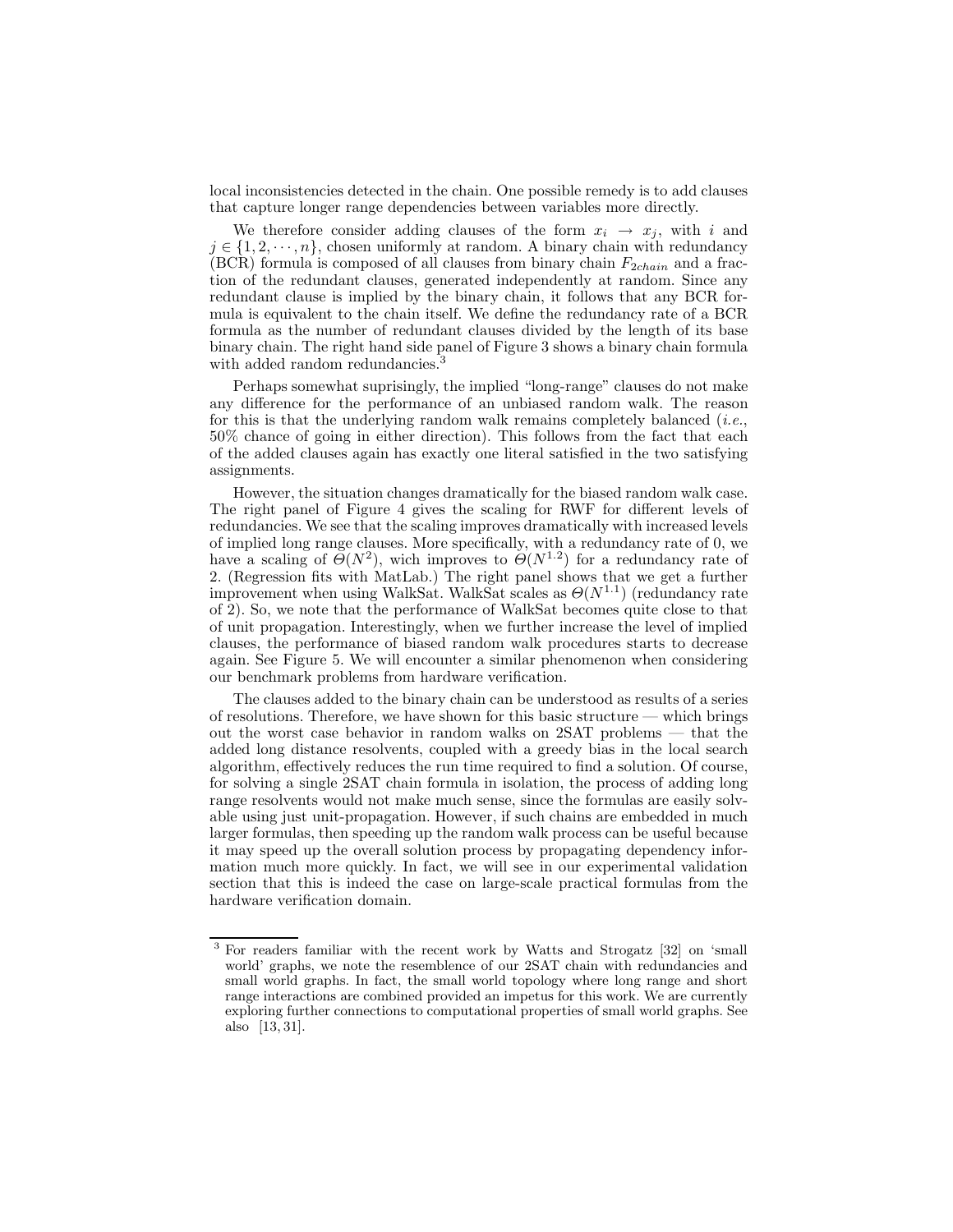

**Fig. 4.** The left panel shows the number of flips vs. the number of variables in binary chains of different sizes. The right panel shows the curves for RWF and WalkSat algorithms when the redundancy rate is set at 2.



**Fig. 5.** This figure shows the number of flips RWF makes on the 500-variable binary chain formulas with different redundancy rates.

#### **3.3 Ternary Chains**

We now consider another class of formulas, involving ternary clauses. As discussed in Section 2, on ternary clauses the Random Walk strategy becomes biased away from the solution, at least in the worst case. When faced with such a bias, a Random Walk would require an exponential number of flips to reach a satisfying assignment. This effect is quite dramatic. For example, in Figure 1, a random walk with just a 0.1% bias in the wrong direction, i.e., 49.9% to the left and 50.1% to the right will take exponential time to reach the origin. We will give a concrete family of chain-like formulas that exhibit such exponential worst-case behavior. However, on the positive side, we will also show how a quite similar family of 3CNF formulas exhibits polynomial time behavior. *By considering the differences between the intractable and the tractable structures, we obtain new insights into methods for speeding up random walk techniques.* To the best of our knowledge, our results are the first rigorous results identifying a tractable class of 3CNF problems for a random walk style local search method.

In our analysis, we consider formulas inspired by ternary chain formulas first introduced by Prestwich [21]. Prestwich provided empirical results on such for-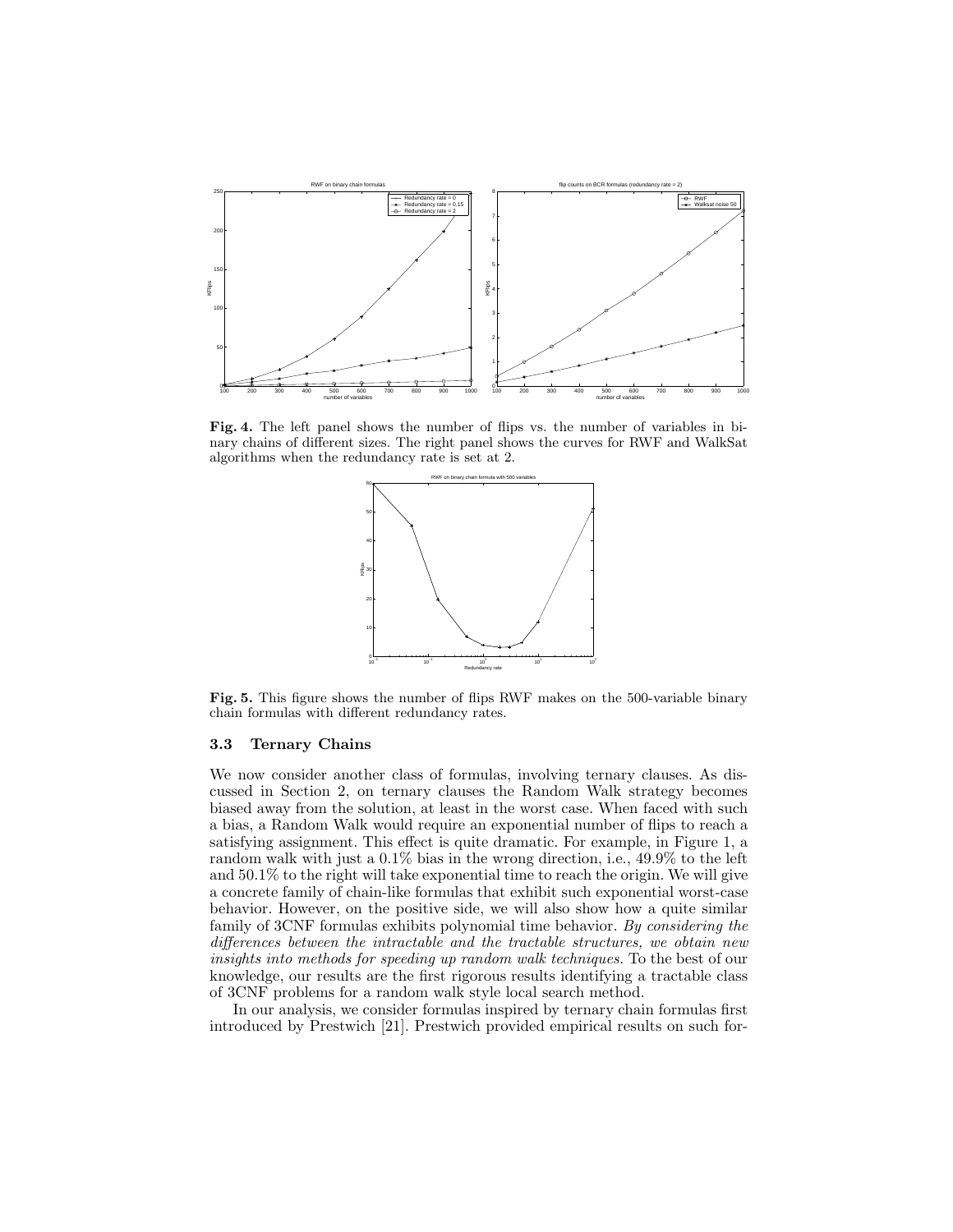

**Fig. 6.** These three diagrams illustrate our ternary chain formulas. The top panel shows  $F_{3chain,i-2}$  which has local links in the form of  $x_{i-2} \wedge x_{i-1} \rightarrow x_i$  only. The middle panel<br>gives  $F_{3chain,i_{\frac{i}{2}}\rfloor}$  which has longer links of the form  $x_{\lfloor \frac{i}{2} \rfloor} \wedge x_{i-1} \rightarrow x_i$ . The bottom panel shows  $F_{3chain, \lfloor \log i \rfloor}$  with even longer links of the form of  $x_{\lfloor \log i \rfloor} \wedge x_{i-1} \to x_i$ .

mulas for the WalkSat procedure. Our analysis extends his observations, and provides the first rigorous proofs for the convergence rates of unbiased Random Walk on these formulas. Our results also show that on these formulas the difference between biased and unbiased walks is minimal.

Let low(i) be a function that maps i, with  $3 \leq i \leq n$ , into an integer in the range from 1 to  $i - 2$ . We consider ternary chain formulas,  $F_{3chain,low(i)}$ , on variables  $x_1$  through  $x_n$  consisting of a conjunction of the following clauses:

$$
x_1
$$
  
\n
$$
x_2
$$
  
\n
$$
x_1 \wedge x_2 \rightarrow x_3
$$
  
\n
$$
\vdots
$$
  
\n
$$
x_{\text{low}(i)} \wedge x_{i-1} \rightarrow x_i
$$
  
\n
$$
\vdots
$$
  
\n
$$
x_{\text{low}(n)} \wedge x_{n-1} \rightarrow x_n
$$

Depending on our choice of the function  $\text{low}(i)$ , we obtain different classes of formulas. For example, with  $\text{low}(i) = i - 2$ , we get the formula

$$
x_1 \wedge x_2 \wedge (x_1 \wedge x_2 \rightarrow x_3) \wedge (x_2 \wedge x_3 \rightarrow x_4) \wedge \ldots \wedge (x_{n-2} \wedge x_{n-1} \rightarrow x_n).
$$

Note that the function  $\text{low}(i)$  determines how the implications in the chain are linked together. We will consider three different ways of linking the left hand side variable in each implication with the earlier variables in the chain. Our choices are:

- a) Short range connections:  $\text{low}(i) = i 2$ .
- b) Medium range connections:  $\text{low}(i) = \lfloor \frac{i}{2} \rfloor$ .<br>c) Long range connections:  $\text{low}(i) = \lfloor \log i \rfloor$ .
- c) Long range connections:  $\text{low}(i) = \lfloor \log i \rfloor$ .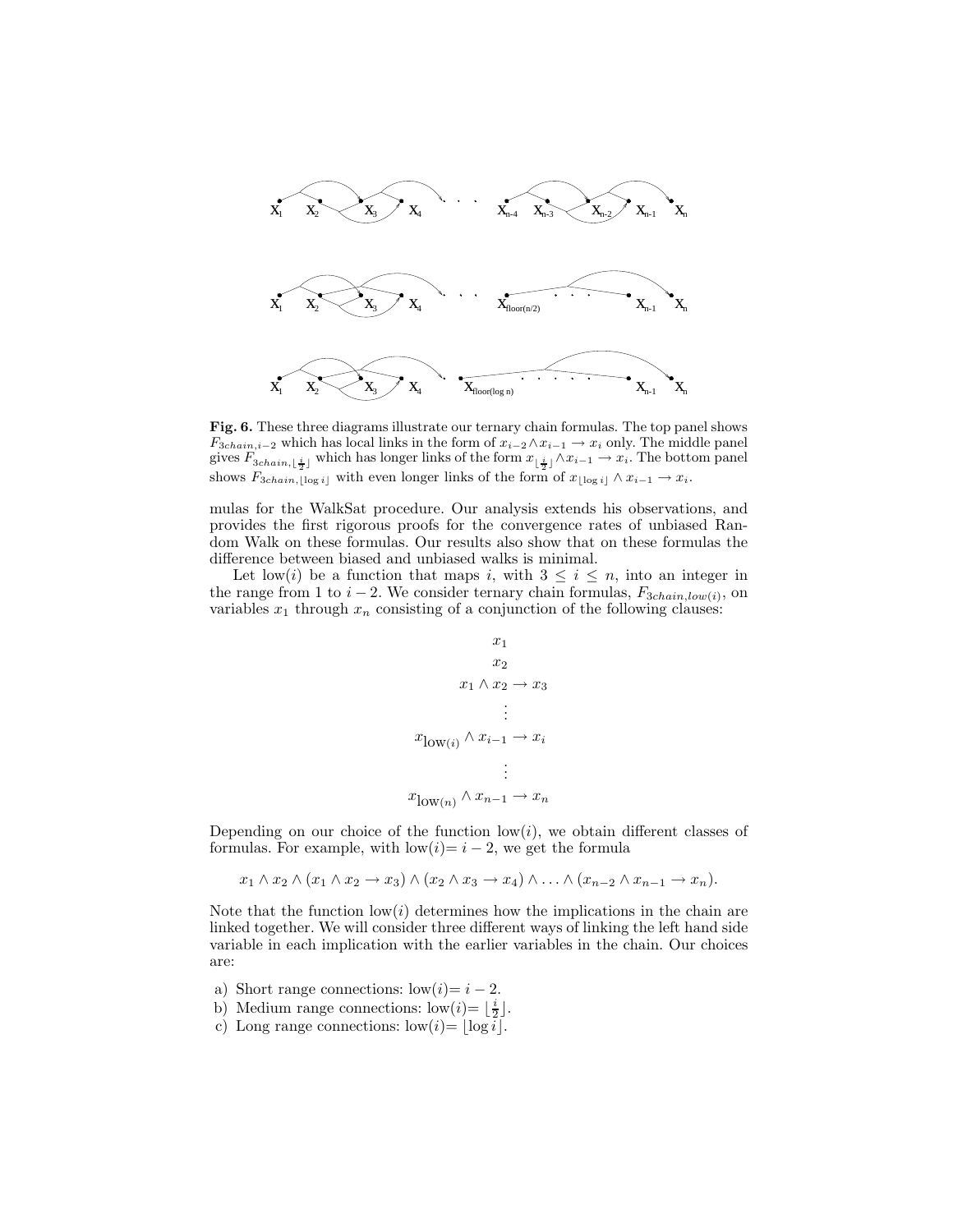

**Fig. 7.** RW on tenary chains (left). RW, RWF, and WalkSat on ternary chain with low(*i*)=  $\lfloor \frac{i}{2} \rfloor$  (right).

Figure 6 illustrates each of these formula classes. We refer to these classes of formulas by given  $\text{low}(i)$  as a subscript. We thus obtain the classes  $F_{3chain,i-2}$ ,  $F_{3chain, \lfloor \frac{i}{2} \rfloor}$ , and  $F_{3chain, \lfloor \log i \rfloor}$ .

It is clear that each of our ternary chain formulas is trivially solvable by unit propagation since the effect of the first two unit clauses  $x_1$  and  $x_2$  directly propagates through the chain of implications. The only satisfying assignment is the all True assignment.<sup>4</sup> However, it is far from clear how long a Random Walk would take to find the satisfying assignment, when starting from a random initial assignment. This brings us to our main formal results.

We found that the convergence rate of RW differs dramatically between the three formula classes, *ranging from exponential on* <sup>F</sup>3*chain,i*−2 *(short range connections*), to quasi-polynomial on  $F_{3chain, \lfloor \frac{i}{2} \rfloor}$  (medium range connections), and

*finally to polynomial on*  $F_{3chain, \lfloor \log i \rfloor}$  *(long range connections)*.<br>The tractable cases are especially encouraging, since it has been widely believed that an unbiased RW can hardly solve any 3-SAT formulas in less than exponential time (unless such formulas have an exponential number of assignments). Consider RW on any of our ternary chain formulas after selecting an unsatisfied clause. The procedure now has only a probability of 1/3 of selecting the right variable to fix. To see this, consider a clause in one of our chain formulas that is not satisfied by the current truth assignment, *e.g.*,  $x_{low(i)} \wedge x_{i-1} \rightarrow x_i$ . This means that the current truth assignment must assign  $x_{low(i)}$  and  $x_{i-1}$  to True and  $x_i$  to False. The "correct" flip to make would be to assign  $x_i$  to True. However, with probability 2/3, the RW procedure will flip either  $x_{low(i)}$  or  $x_{i-1}$ to False. Thus, strongly biasing the walk away from the unique all True solution. This general argument might lead one to conclude that RW should take exponential time on all three of our ternary chain formula classes. However, a much more refined analysis, which also takes into account how variables are shared among clauses and the order in which the clauses become satisfied/unsatisfied during the random walk, shows that on the formulas with medium and long range connections the RW procedure converges much more quickly than one would expect.

<sup>4</sup> One could argue that, in practice, a local search algorithm would never encounter such a formula, since one generally removes unit clauses before running a local search procedure. However, note that the forced setting of  $x_1$  and  $x_2$  to True could be a hidden consequence of another set of non-unit clauses.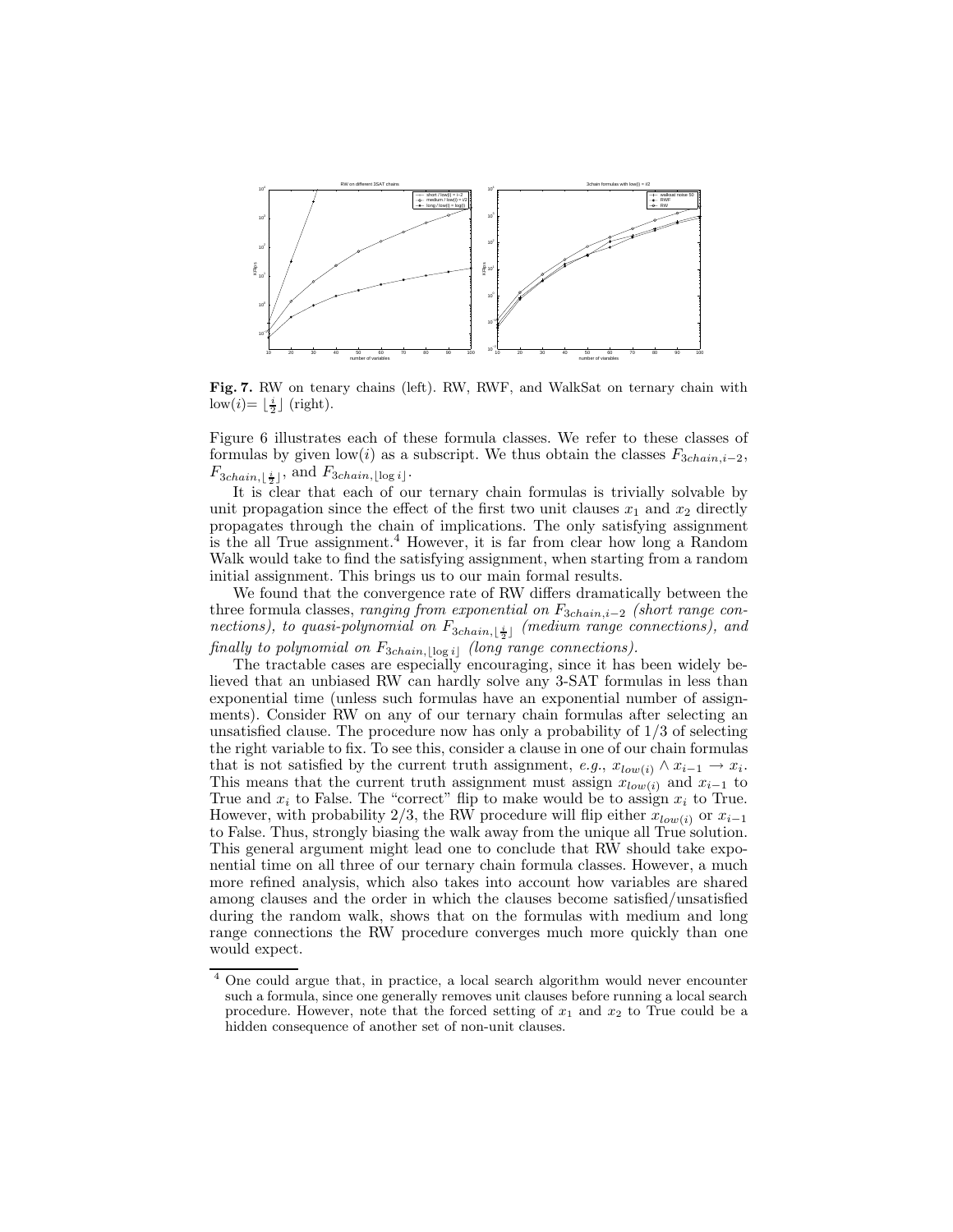Let  $f(s)$  denote the random variable that represents the number of flips RW takes before reaching a satisfying assignment when starting from an initial (arbitrary) assignment s. We want to determine the expected value of  $f(s)$ , *i.e.*,  $\mathbf{E}(f(s))$ , given any initial starting assignment s.

The following theorems summarize our main formal results.

**Theorem 2.** *Given a ternary chain formula* <sup>F</sup>3*chain,i*−2*, starting at a random assignment s, the expected value of*  $f(s)$ *, the number of flips to reach a satisfying truth assignment, scales exponentially in* n*.*

**Theorem 3.** *Given a ternary chain formula*  $F_{3chain,low(i)}$  *and let s be an arbitrary truth assignment, we have for the expected number of flips for the RW procedure:*

*a*)  $\mathbf{E}(f(s)) = O(n \cdot n^{\log n})$ , for  $low(i) = \lfloor \frac{i}{2} \rfloor$ <br> *b*)  $\mathbf{E}(f(s)) = O(n^2 \cdot (\log n)^2)$ , for  $low(i) = \lfloor \log i \rfloor$ .

The proofs of these theorems require the solution of a series of recurrence relations that characterize the expected time of the random walk process. As noted above, instead of analyzing a single random walk, the random walk process is decomposed into separate subsequences depending on the clauses and variables involved. The proofs are rather involved and are omitted here because of space limitations. The interested reader is referred to the long version of the paper, see www.cs.cornell.edu/home/selman/weiwei.pdf.

Theorems 2 and 3 provide further evidence that links capturing longer range dependencies among variables can dramatically accelerate the convergence of RW procedures, just as we saw for biased RW on the binary chain formulas. The left panel in Figure 7 empirically illustrates our scaling results. Note the logarithmic vertical scale. We see clear exponential scaling for the chain formulas with only short range connections. The other graphs curve down, indicating better than exponential scaling, with the best scaling for the long range dependency links (polynomial). Finally, in the right panel of the figure, we consider the effect of adding a greedy bias in the RW. We consider the formulas with medium range dependency links. We see some improvement for RWF and WalkSat over RW, but no dramatic difference in scaling. So, the range of dependency links (short, medium, or long) in the 3chain formulas is the main factor in determining the scaling both for both biased and unbiased random walks.

### **4 Empirical Results on Practical Problem Instances**

We have shown both theoretically and empirically that the performance of the WalkSat procedure improves when long range connections are added to our chain formulas. Given that chains of dependent variables commonly occur in practical problem instances, we hypothesize that similar performance improvements can be obtained on real-world formulas. In this section, we test this hypothesis on a suite of practical problem instances.

In order to apply our technique to a real-world formula, however, we need to be able to discover the underlying variable dependencies and add long-distance links to the corresponding implication graph. Quite fortunately, Brafman's recent 2-Simplify method [5] looks exactly for such long range dependencies. The procedure improves the performance of SAT solvers by simplifying propositional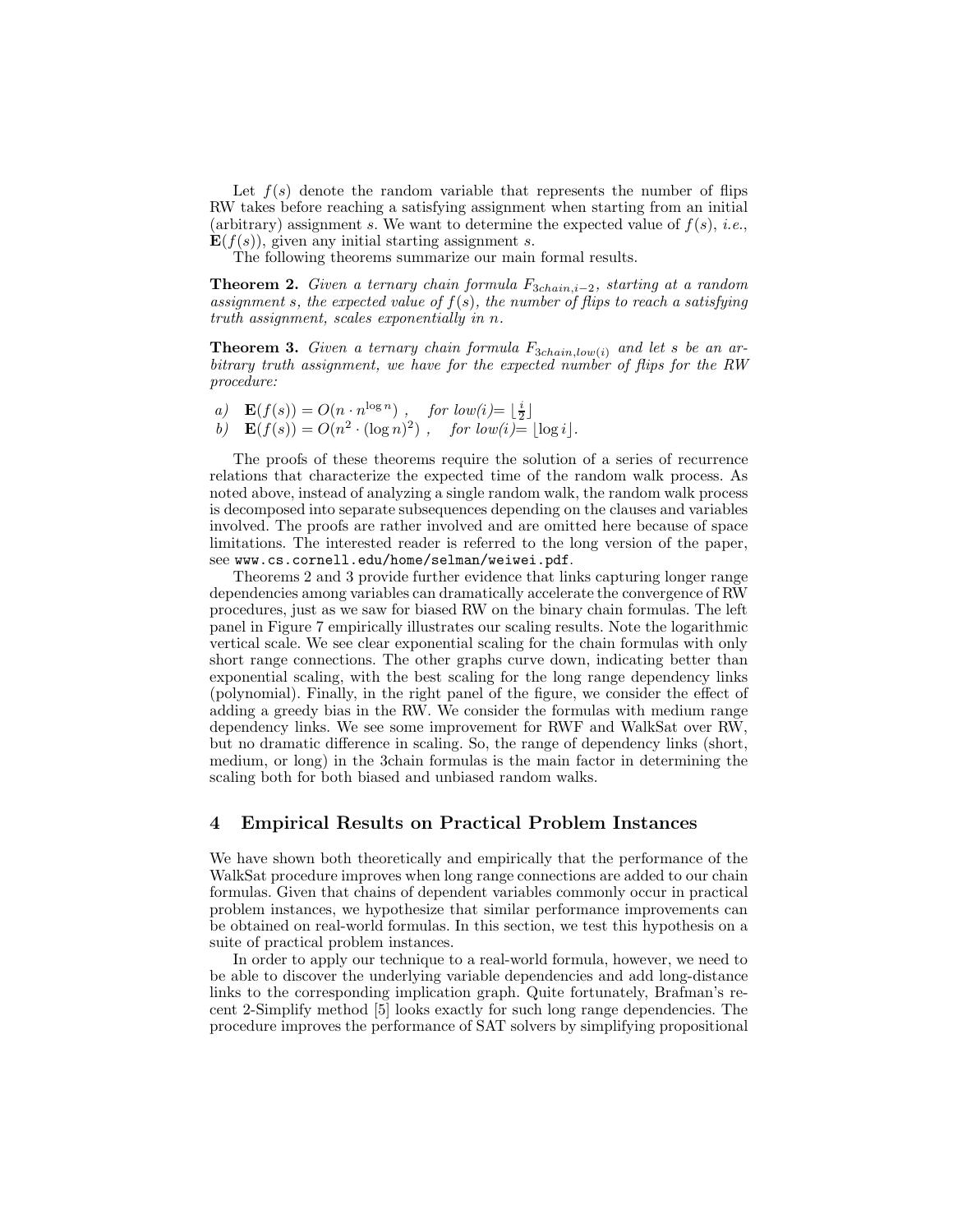**Table 1.** Number of instances WalkSat (noise = 50) solved (averaged over 10 runs) on Velev benchmark [28, 29] (100 instances total). Prepocessing using 2-Simplify;  $\alpha$  is the redundancy level.

|                |    |    | Formulas $< 40$ sec $< 400$ sec $< 4000$ sec |
|----------------|----|----|----------------------------------------------|
| $\alpha=0.0$   | 15 | 26 |                                              |
| $\alpha = 0.2$ | 85 | 98 | 100                                          |
| $\alpha = 1.0$ | 13 | 33 | 64                                           |

formulas. More specifically, 2-Simplify constructs a binary implication graph and adds new clauses (links) that are based on the transitive closure of existing dependencies. (In current work, we are extending this process by adding links implied by ternary clause chains.)

We built our preprocessor upon Brafman's implementation. More precisely, his code simplifies a formula in the following steps. First, it constructs an implication graph from binary clauses, and collapses strongly connected components that exist in this graph. Second, it generates the transitive closure from existing links in the graph, which enables the algorithm to deduce some literals through binary resolution and hyper-resolution, and remove the assigned variables from the graph. Third, it removes all transitive redundant links to keep the number of edges in the graph minimal. Finally, the graph is translated back into binary clauses. Note that Brafman's procedure eliminates all the transitively redundant links in the third step. The procedure was designed mainly for speeding up DPLL style procedures, which can easily recover the transitive closure dependencies via unit propagation. However, based on our earlier results on the chain formulas, to speed up local search methods, we need to keep exactly those implied clauses that capture long range dependencies. That is, WalkSat may actually exhibit better performance when working on formulas with a fraction of redundant long range links kept in place. To implement this strategy, we modified the 2-Simplify procedure to remove implied transitive links from the transitive closure graph in a probabilistic manner. More specifically, we introduce a *redundancy parameter*,  $\alpha$ , which gives the probability that we keep a redundant link. So, in the third step of the 2-Simplify procedure, we step through the redundant links and removes each one with probability  $1 - \alpha$ .

We will now show that this rather straightforward approach makes a tremendous difference in WalkSat's ability to find a satisfying truth assignment on structured benchmark problems. (Of course, given our earlier results on the chain formulas, this is not completely unexpected.) We ran WalkSat on the SAT-1.0 benchmarks used recently by Velev [28, 29] to evaluate a collection of 28 stateof-the-art SAT solvers. The suite consists of 100 formulas encoding verification problems for superscalar microprocessors. The instances have been shown to be challenging for both local search methods and DPLL procedures [29]. Moreover, they represent an important practical application. From Velev's results and to the best of our knowledge, no local search methods is able to solve more than 65 instances in under 40 seconds of CPU time per instance.

Our experiments were performed on a 600 MHz Pentium II processor running Linux. See Table 4 for our results. The first row shows the results for the original formulas in SSS-SAT-1.0 suite after simplification using Brafman's preprocessor  $(\alpha = 0.0)$ . The second row shows the results when a fraction of redundant clauses is added ( $\alpha = 0.2$ ). (The preprocessing time is included in the total run time.)

It is clear from the table that WalkSat's performance improves dramatically when adding a fraction of redundant clauses: solving 85 instances within 40 sec-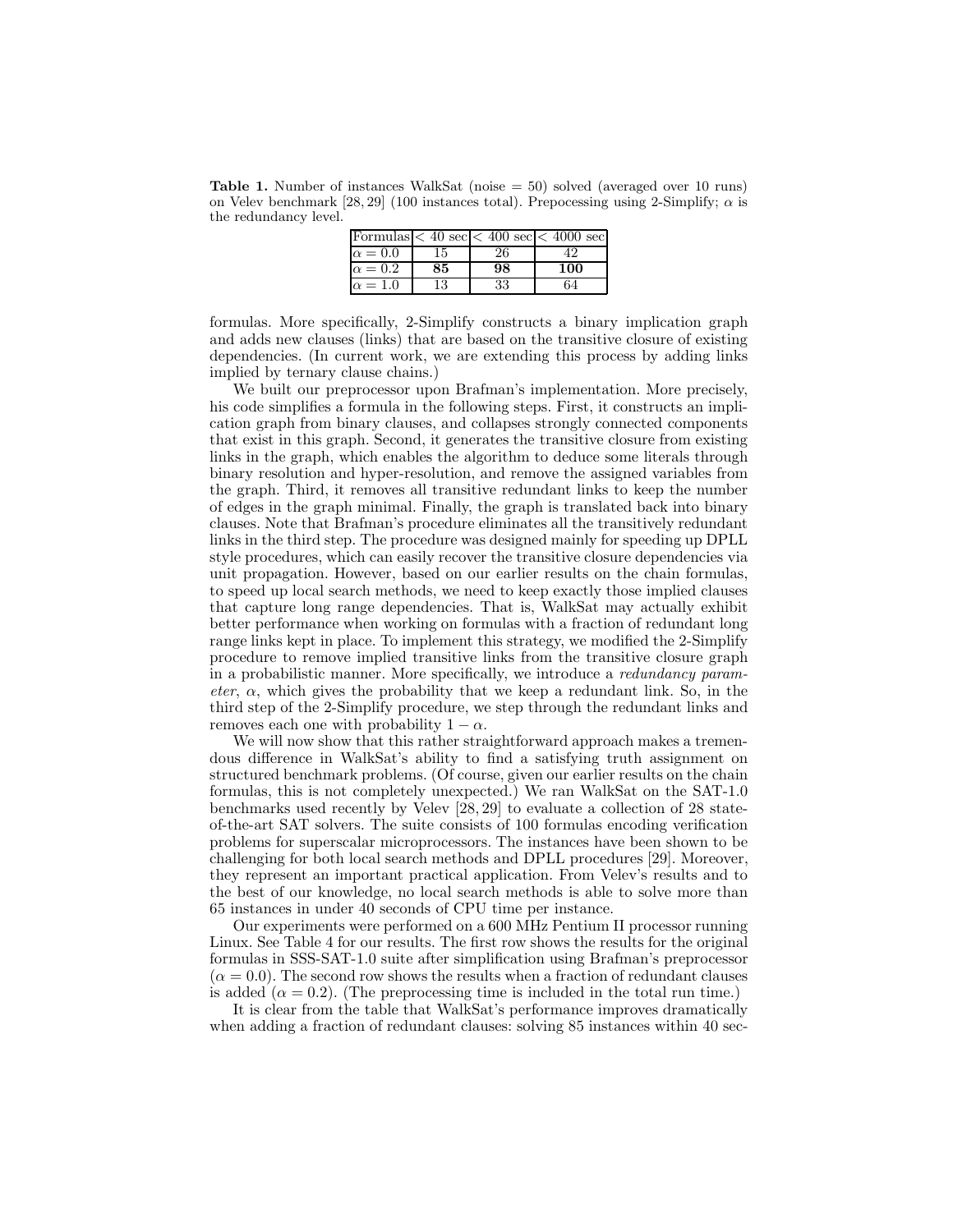

**Fig. 8.** Different levels of redundancy on instance  $dlx2_{cc}$  bug01.cnf from SAT-1.0 suite [28]. Results are averaged over 100 runs. Noise level WalkSAT set at 50.

onds with 20% redundancy, compared to just 15 with no redundancy; moreover, 98 instances can now be solved in under 400 seconds, compared to 26 without redundancies. In future work, we will provide a comparison with the performance on the original formulas without any preprocessing. Brafman's current simplifier, unfortunately, leads to theories that are logically slightly weaker than the original theory. This makes a comparison with the performance on the original formulas difficult. Nevertheless, our experiments in Table 4 clearly demonstrate the benefit of adding long range dependencies.

We observed a clear optimal value for the rate of redundancy  $\alpha$ . In particular, adding all implied transitivity constraints can be harmful. This is apparent from the third row in Table 4. With  $\alpha = 1.0$ , we add all redundant transitivity constraints uncovered by the simplifier. Clearly, adding only a randomly selected fraction of implied transitivity constraints (20% in this case) gives us much better performance. Figure 8 shows the number of flips until solution and the run time of the WalkSat algorithm for different  $\alpha$  values. These results are consistent with our observations for adding random long range links to our binary chain formula. In that setting, there was also a clear optimal level of redundancy for the biased random walk approach. See Figure 5.

Cha and Iwama [6] also studied the effect of adding clauses during the local search process. They focus on clauses that are resolvents of the clauses unsatisfied at local minima, and their randomly selected neighbors. This meant that the added clauses captured mainly short range information. Our results suggest that long range dependencies may be more important to uncover.

In summary, our experiments show that the insights obtained from our study of the chain formulas can be used to speed up local search methods on SAT problems from practical applications. In particular, we found a clear practical benefit of adding implied clauses that capture certain long range variable dependencies and structure in the formulas. Interestingly, to make this approach work one has to tune the level of redundancy added to the formulas. Somewhat surprisingly, the total number of added clauses was only about 4% of the original number of clauses.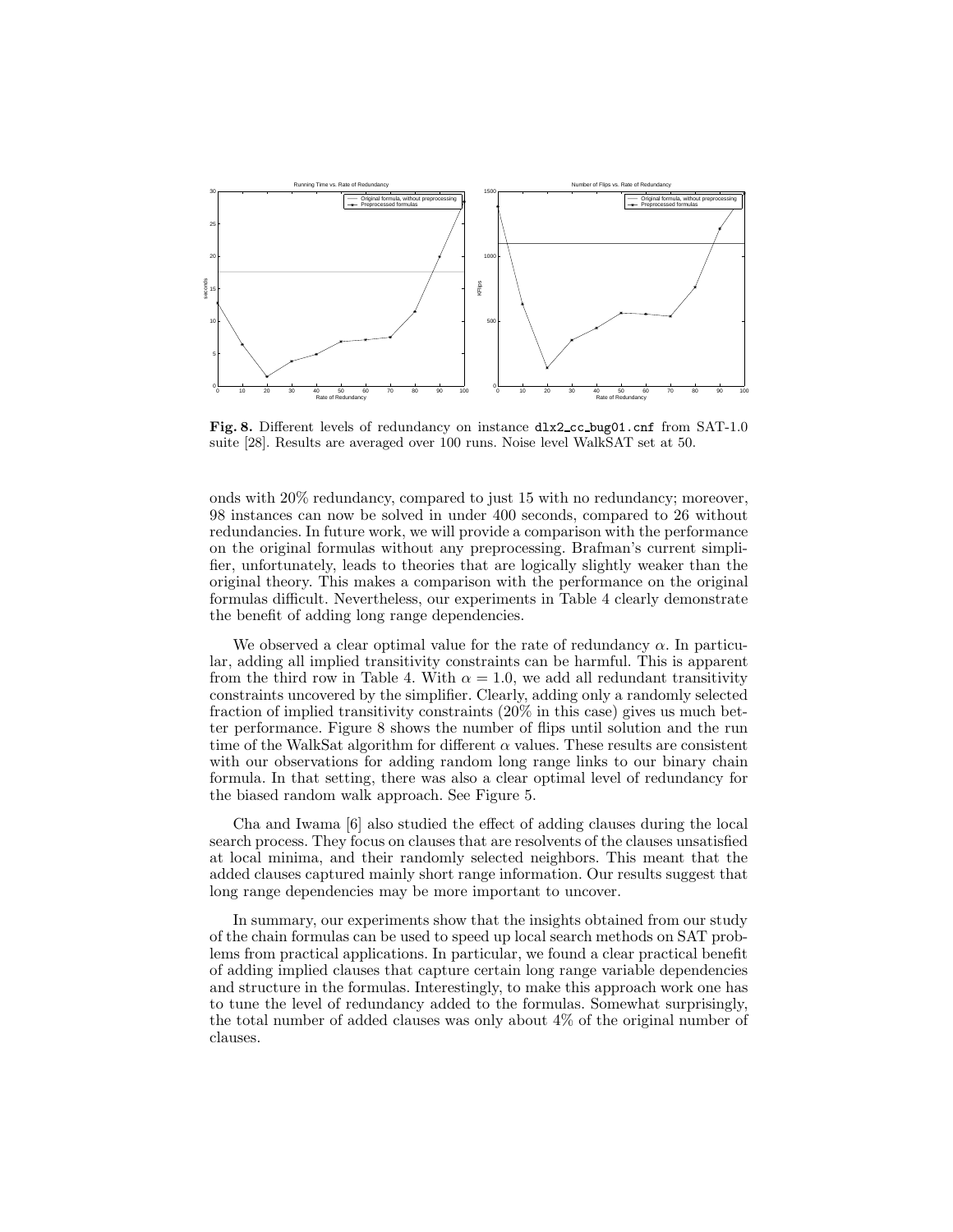### **5 Conclusions**

We have provided theoretical and empirical results showing how one can speed up random walk style local search methods. The key idea is to introduce constraints that capture long range dependencies. Our formal analysis for unbiased random walks on ternary chain formulas shows how the performance of RW varies from exponential to polynomial depending on the range of the dependency links, with long range links leading to a tractable sub-case. We believe this is the first tractable 3CNF class identified for unbiased random walks. On the binary chain formulas, we saw how such constraints can also improve the performance of biased random walks. On the binary chains with added implied clauses, biased random walks become almost as effective as unit propagation used in DPLL procedures. Finally, we showed how on practical instances based on hardware verification problems adding a fraction of long range dependencies significantly improves the performance of WalkSat on such formulas.

Our results so far show the promise of our technique for speeding up local search methods on structured benchmarks domains. However, we believe that there is still much room for further improvements. In particular, it should be possible to develop formula preprocessors that uncover other types of dependencies between variables that may be useful for further accelerating random walks. Again, a methodology guided by an analysis of formulas where biased and unbiased random walks exhibit extreme behavior should be helpful.

#### **Acknowledgements**

We thank Carla Gomes and Henry Kautz for useful discussions. This research was supported with grants from AFOSR, DARPA, NSF, and the Alfred P. Sloan Foundation.

## **References**

- 1. F. Bacchus and P. van Beek. On the Conversion between Non-Binary and Binary Constraint Satisfaction Problems. In *Proceedings of AAAI-98*, pages 311-318, 1998.
- 2. M. Davis and H. Putnam. A Computing Procedure for Quantification Theory. *Journal of the ACM*, 7: 201-205, 1960.
- 3. M. Davis, G. Logemann, and D. Loveland. A Machine Program for Theorem-Proving. *Communications of the ACM*, 5:394-397, 1962.
- 4. B. Bonet and H. Geffner. Planning as Heuristic Search. *Artificial Intelligence, Special issue on Heuristic Search*. Vol 129 (1-2) 2001.
- 5. R. I. Brafman. A Simplifier for Propositional Formulas with Many Binary Clauses, In *Proceedings IJCAI-2001*, Seattle, WA, pages 515-520, 2001.
- 6. B. Cha and K. Iwama. Adding New Clauses for Faster Local Search. In *Proceedings AAAI-96*, pages 332-337, 1996.
- 7. L. Drake, A. Frisch, and T. Walsh. Adding resolution to the DPLL procedure for Satisfiability. In *Proceedings of SAT2002*, pages 122-129, 2002.
- 8. I. Gent and T. Walsh. An Empirical Analysis of Search in GSAT. *JAIR*, 1993.
- 9. C. P. Gomes, B. Selman, N. Crator, and H. Kautz. Heavy-Tailed Phenomenia in Satisfiability and Constraint Satisfication Problems. *Journal of Automated Reasoning*, Vol 24, No 1-2, February 2000.
- 10. J. Gu. Efficient Local Search for Very Large-Scale Satisfiability Problems. *SIGART Bulletin* 3(1): 8-12, 1992.